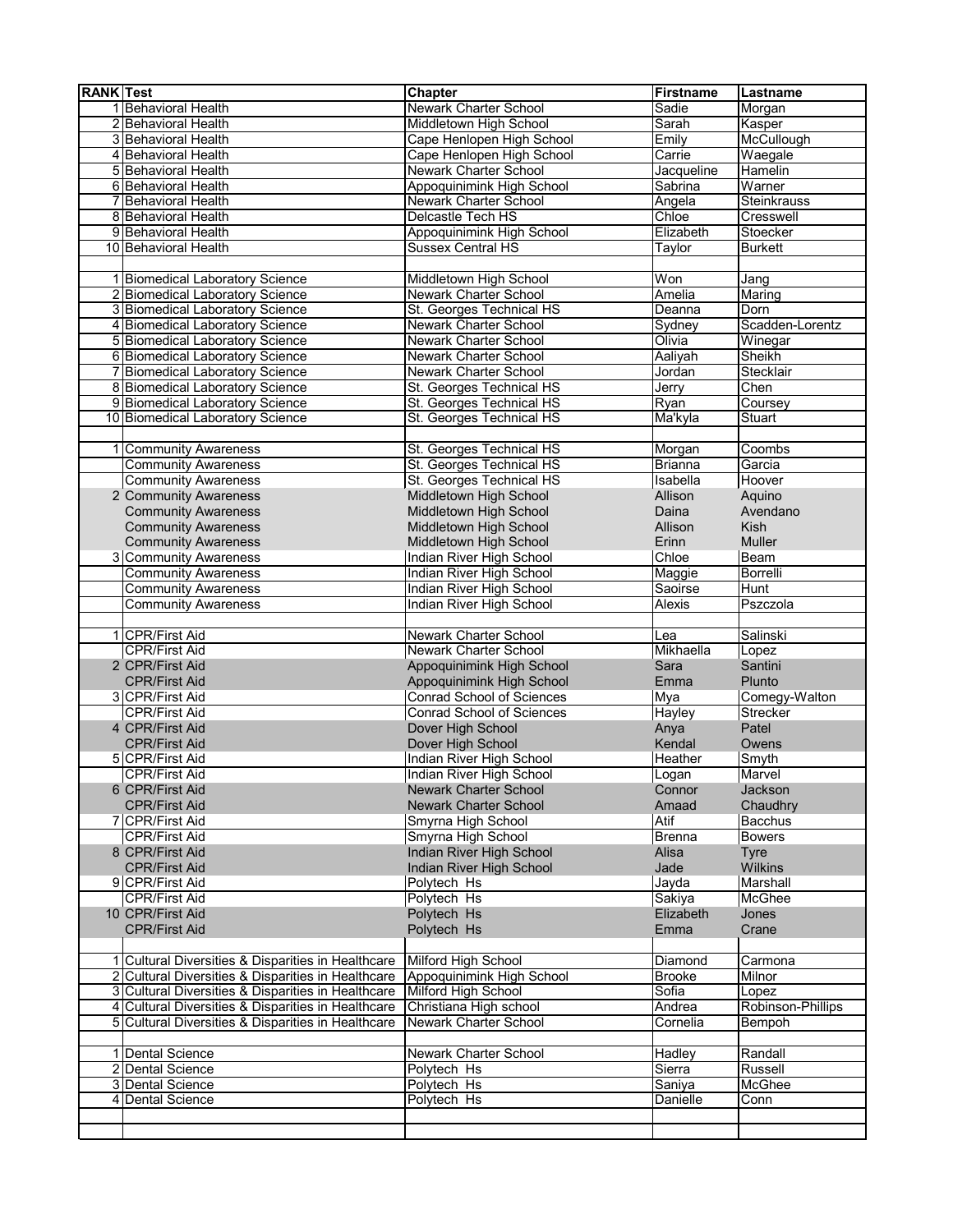| 1 Dental Terminology                | Polytech Hs                  | Kade           | Seip            |
|-------------------------------------|------------------------------|----------------|-----------------|
| 2 Dental Terminology                | Polytech Hs                  | Brooklyn       | Davis           |
| 3 Dental Terminology                | Polytech Hs                  | Maxine         | Alexandre       |
| 4 Dental Terminology                | <b>Newark Charter School</b> | Isabella       | Remenicky       |
| 5 Dental Terminology                | Newark Charter School        | Abigail        | <b>Burke</b>    |
|                                     |                              |                |                 |
| 1 Emergency Medical Technician      | St. Georges Technical HS     |                |                 |
|                                     |                              | Huntyre        | Doyle           |
| <b>Emergency Medical Technician</b> | St. Georges Technical HS     | Faith          | Riley           |
| 2 Emergency Medical Technician      | St. Georges Technical HS     | Aaliyah        | Martinez-Ensor  |
| <b>Emergency Medical Technician</b> | St. Georges Technical HS     | Marissa        | Moore           |
| 3 Emergency Medical Technician      | St. Georges Technical HS     | Ryan           | Palet           |
| <b>Emergency Medical Technician</b> | St. Georges Technical HS     | Nawrah         | Zamir           |
| 4 Emergency Medical Technician      | St. Georges Technical HS     | Kristyn        | <b>Clemens</b>  |
| <b>Emergency Medical Technician</b> | St. Georges Technical HS     | Alyssa         | Williams        |
| 5 Emergency Medical Technician      | Newark Charter School        | Rylie          | Ennis           |
| <b>Emergency Medical Technician</b> | Newark Charter School        | Kylie          | Coleman         |
|                                     |                              |                |                 |
|                                     |                              |                |                 |
| 1 Epidemiology                      | Newark Charter School        | Dheeraj        | Danthuluri      |
| 2 Epidemiology                      | Appoquinimink High School    | Meghan         | Virani          |
| 3 Epidemiology                      | Christiana High school       | Baron          | Paul            |
| 4 Epidemiology                      | Newark Charter School        | Margaret       | Leon            |
| 5 Epidemiology                      | Newark Charter School        | Calvin         | Emerick         |
|                                     |                              |                |                 |
| 1 Forensic Science                  | <b>Newark Charter School</b> | Camille        | Veron           |
| Forensic Science                    | Newark Charter School        | Suhani         | <b>Bhatt</b>    |
| 2 Forensic Science                  | <b>Newark Charter School</b> | Gillian        | <b>Burrows</b>  |
| <b>Forensic Science</b>             | <b>Newark Charter School</b> | Hunter         | Harach          |
|                                     |                              |                |                 |
| 3 Forensic Science                  | Newark Charter School        | Rishi          | Yarlagadda      |
| <b>Forensic Science</b>             | <b>Newark Charter School</b> | Jacob          | Baur            |
| 4 Forensic Science                  | <b>Newark Charter School</b> | Naveena        | Rajeev          |
| <b>Forensic Science</b>             | <b>Newark Charter School</b> | Rose           | <b>Badiey</b>   |
| 5 Forensic Science                  | Cape Henlopen High School    | Natalie        | Derrickson      |
| Forensic Science                    | Cape Henlopen High School    | Lily           | Joyce           |
|                                     |                              |                |                 |
| 1 Health Career Display             | Appoquinimink High School    | Aratrika       | Ghosh           |
| <b>Health Career Display</b>        | Appoquinimink High School    | Aarya          | Patel           |
|                                     |                              | Adithi         |                 |
| 2 Health Career Display             | Middletown High School       |                | Jonnagadla      |
| <b>Health Career Display</b>        | Middletown High School       | Cameron        | Nguyen          |
| 3 Health Career Display             | Appoquinimink High School    | Celina         | Casapulla       |
| <b>Health Career Display</b>        | Appoquinimink High School    | Lindsay        | Le              |
| 4 Health Career Display             | Middletown High School       | Madison        | <b>Branner</b>  |
| <b>Health Career Display</b>        | Middletown High School       | <b>Bode</b>    | Dial            |
| 5 Health Career Display             | Polytech Hs                  | Arianna        | <b>Hewitt</b>   |
| <b>Health Career Display</b>        | Polytech Hs                  | Ivory          | <b>McKnight</b> |
| 6 Health Career Display             | Appoquinimink High School    | Madeline       | Servia          |
| <b>Health Career Display</b>        | Appoquinimink High School    | Isabella       | Stringer        |
|                                     |                              |                |                 |
| 7 Health Career Display             | Dover High School            | Kvlee          | Countryman      |
| <b>Health Career Display</b>        | Dover High School            | Khushdeep      | Kaur            |
| 8 Health Career Display             | Newark Charter School        | Hiya           | Chaurasia       |
| <b>Health Career Display</b>        | Newark Charter School        | <b>Brianna</b> | Sharp           |
| 9 Health Career Display             | <b>Sussex Central HS</b>     | Kirsten        | <b>Blades</b>   |
| <b>Health Career Display</b>        | <b>Sussex Central HS</b>     | Carla          | Roblero-Morales |
| 10 Health Career Display            | St. Georges Technical HS     | Sierra         | <b>Morales</b>  |
| <b>Health Career Display</b>        | St. Georges Technical HS     | <b>Brooke</b>  | Shubert         |
|                                     |                              |                |                 |
| 1 Health Career Photography         | Middletown High School       | Julia          | <b>Ivery</b>    |
| 2 Health Career Photography         | Middletown High School       | Ann            | Abd El Malek    |
|                                     |                              |                |                 |
|                                     |                              |                |                 |
| 1 Health Education                  | Newark Charter School        | Sophia         | Orlando         |
| <b>Health Education</b>             | Newark Charter School        | Riley          | Zarzycki        |
| 2 Health Education                  | <b>Newark Charter School</b> | Mili           | Kher            |
| <b>Health Education</b>             | <b>Newark Charter School</b> | Sreeya         | Pittala         |
| <b>Health Education</b>             | <b>Newark Charter School</b> | Tanya          | Rawal           |
| <b>Health Education</b>             | <b>Newark Charter School</b> | <b>Brenna</b>  | Ziegler         |
| 3 Health Education                  | Middletown High School       | Kylie          | Decker          |
| <b>Health Education</b>             | Middletown High School       | Isabella       | Maxwell         |
| <b>Health Education</b>             | Middletown High School       | Amanda         | Mitchell        |
| <b>Health Education</b>             | Middletown High School       | Savannah       | Standard        |
|                                     |                              |                |                 |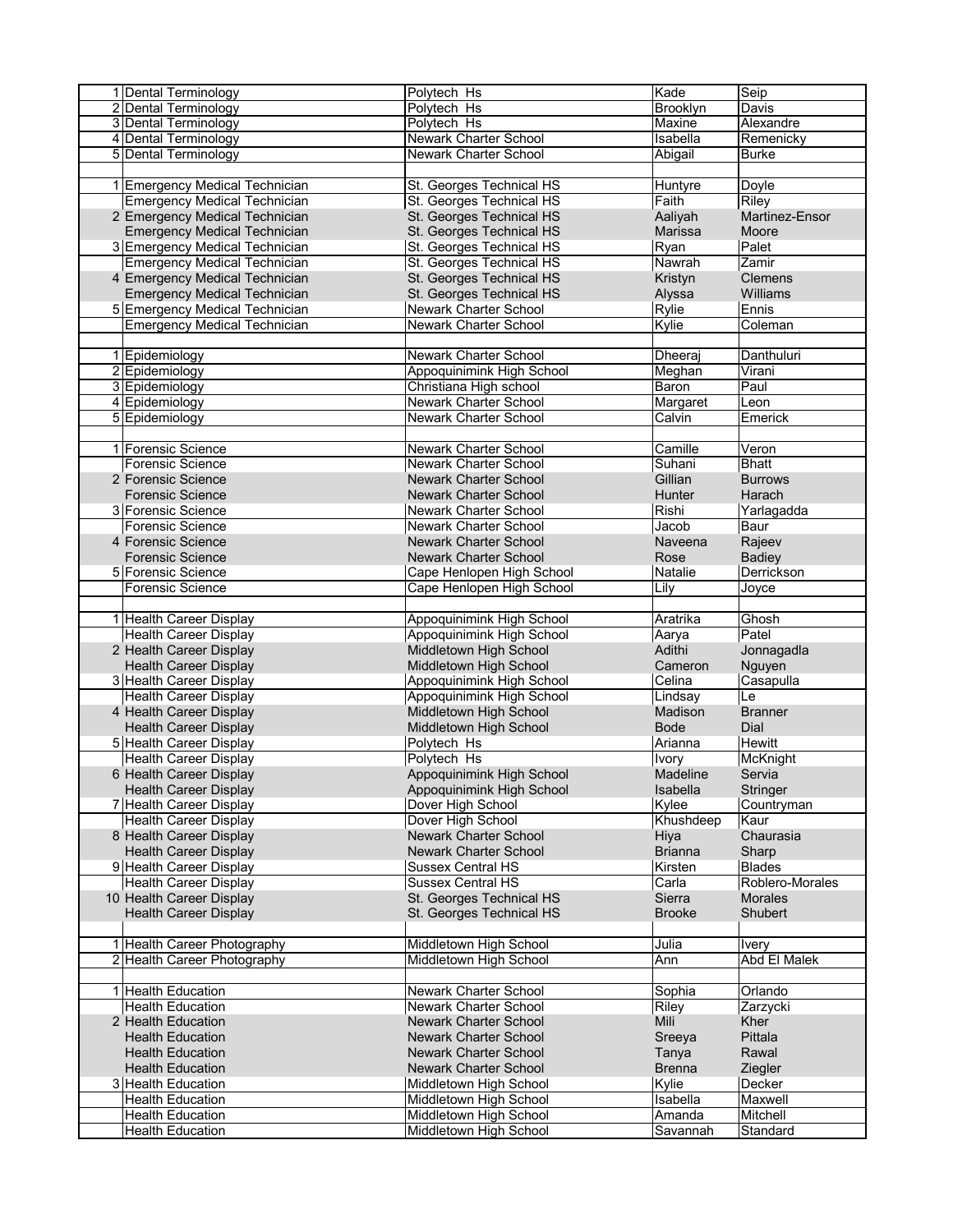| 4 Health Education                   | Appoquinimink High School        | Shreyashi          | Kalakuntla        |
|--------------------------------------|----------------------------------|--------------------|-------------------|
| <b>Health Education</b>              | Appoquinimink High School        | Allison            | Morgan            |
| <b>Health Education</b>              | Appoquinimink High School        | Joseph             | Sharpe            |
| <b>Health Education</b>              | Appoquinimink High School        | Alexandra          | Tong              |
| 5 Health Education                   | Polytech Hs                      | Aniyah             | Hall              |
| <b>Health Education</b>              | Polytech Hs                      | Savannah           | James             |
| <b>Health Education</b>              | Polytech Hs                      | Ceayre             | Riley-LeCompte    |
| <b>Health Education</b>              | Polytech Hs                      | Elissa             | Thomas            |
|                                      |                                  |                    |                   |
| 1 Health Informatics                 | <b>Sussex Central HS</b>         | Michaela           | Esposito          |
| 2 Health Informatics                 | <b>Newark Charter School</b>     | Connor             | Deibert           |
| 3 Health Informatics                 | Newark Charter School            | Olutoba            | Ojo               |
| 4 Health Informatics                 | <b>Sussex Central HS</b>         | Kerry              | Kemp              |
| 5 Health Informatics                 | <b>Sussex Central HS</b>         | Zaniyah            | Nathan            |
|                                      |                                  |                    |                   |
| 1 HOSA Bowl                          | Indian River High School         | <b>Brynn</b>       | McCabe            |
| <b>HOSA Bowl</b>                     | Indian River High School         | Carley             | Topper            |
| <b>HOSA Bowl</b>                     | Indian River High School         | Kendall            | Cathell           |
| <b>HOSA Bowl</b>                     | Indian River High School         | Caleb              | Marvel            |
| 2 HOSA Bowl                          | Newark Charter School            |                    | O'Brian           |
|                                      |                                  | Paige              |                   |
| <b>HOSA Bowl</b><br><b>HOSA Bowl</b> | Newark Charter School            | Katherine<br>Sarah | Meredith          |
|                                      | <b>Newark Charter School</b>     |                    | Temple            |
| <b>HOSA Bowl</b>                     | <b>Newark Charter School</b>     | Lila               | Seiler            |
|                                      |                                  |                    |                   |
| 1 Human Growth & Development         | Middletown High School           | Arjun              | <b>Bharath</b>    |
| 2 Human Growth & Development         | <b>Newark Charter School</b>     | Nuha               | Ali               |
| 3 Human Growth & Development         | <b>Milford High School</b>       | Reina              | Fogel             |
| 4 Human Growth & Development         | Middletown High School           | Linley             | Howard            |
| 5 Human Growth & Development         | <b>Sussex Central HS</b>         | MacKenzie          | Rementer          |
| 6 Human Growth & Development         | Christiana High school           | Deeya              | Patel             |
| 7 Human Growth & Development         | Appoquinimink High School        | Andrew             | Dowling           |
| 8 Human Growth & Development         | <b>Sussex Central HS</b>         | Kayla              | <b>Belfont</b>    |
| 9 Human Growth & Development         | Newark Charter School            | Deeksha            | Reddy             |
| 10 Human Growth & Development        | Appoquinimink High School        | Surbhi             | Patel             |
|                                      |                                  |                    |                   |
| 1 Job Seeking Skills                 | Appoquinimink High School        | Isabella           | Kalb              |
| 2 Job Seeking Skills                 | <b>Newark Charter School</b>     | Anna               | Gliwa             |
| 3 Job Seeking Skills                 | Polytech Hs                      | Daniel             | Song              |
|                                      |                                  |                    |                   |
| 1 Medical Assisting                  | Appoquinimink High School        | Ashley             | Cooke             |
| 2 Medical Assisting                  | Milford High School              | Kenet              | Perez-Rosales     |
| 3 Medical Assisting                  | St. Georges Technical HS         | Jennifer           | Ledezma-Moscoso   |
| 4 Medical Assisting                  | Delcastle Tech HS                | Nallely            | Zavala-Paramo     |
| 5 Medical Assisting                  | Delcastle Tech HS                | Zahirah            | Williams          |
|                                      |                                  |                    |                   |
| 1 Medical Law and Ethics             | Newark Charter School            | Rishitha           | Maraka            |
| 2 Medical Law and Ethics             | Middletown High School           | Haelle             | Mokeira           |
| 3 Medical Law and Ethics             | Newark Charter School            | Samantha           | Koenemann         |
| 4 Medical Law and Ethics             | Newark Charter School            | Om                 | Patel             |
| 5 Medical Law and Ethics             | Odessa High School               | Mia                | Adkins            |
| 6 Medical Law and Ethics             | St. Georges Technical HS         | Gabrielle          | Ramirez           |
| 7 Medical Law and Ethics             | Odessa High School               | Kaylee             | Computaro         |
| 8 Medical Law and Ethics             | Middletown High School           | Neha               | Movva             |
| 9 Medical Law and Ethics             | <b>Newark Charter School</b>     | McKenna            | Owens             |
| 10 Medical Law and Ethics            | St. Georges Technical HS         | Anastacia          | Petersen          |
|                                      |                                  |                    |                   |
| 1 Medical Math                       | Newark Charter School            | Laura              | Houghton          |
| 2 Medical Math                       | <b>Appoquinimink High School</b> | Sarah              | Emam              |
| 3 Medical Math                       | Newark Charter School            | Steven             | Timmins           |
| 4 Medical Math                       | Christiana High school           | Yuchan             | Li                |
| 5 Medical Math                       | Newark Charter School            | Ella               | Miller            |
| 6 Medical Math                       | Middletown High School           | Alexander          | <b>Broadhurst</b> |
| 7 Medical Math                       | <b>Sussex Central HS</b>         |                    | Jacko             |
|                                      |                                  | Kayla              |                   |
| 8 Medical Math                       | Appoquinimink High School        | Aaron              | Johnson           |
| 9 Medical Math                       | Appoquinimink High School        | Ethan              | Osiegbu           |
| 10 Medical Math                      | <b>Newark Charter School</b>     | Ngatha             | Maina             |
|                                      |                                  |                    |                   |
|                                      |                                  |                    |                   |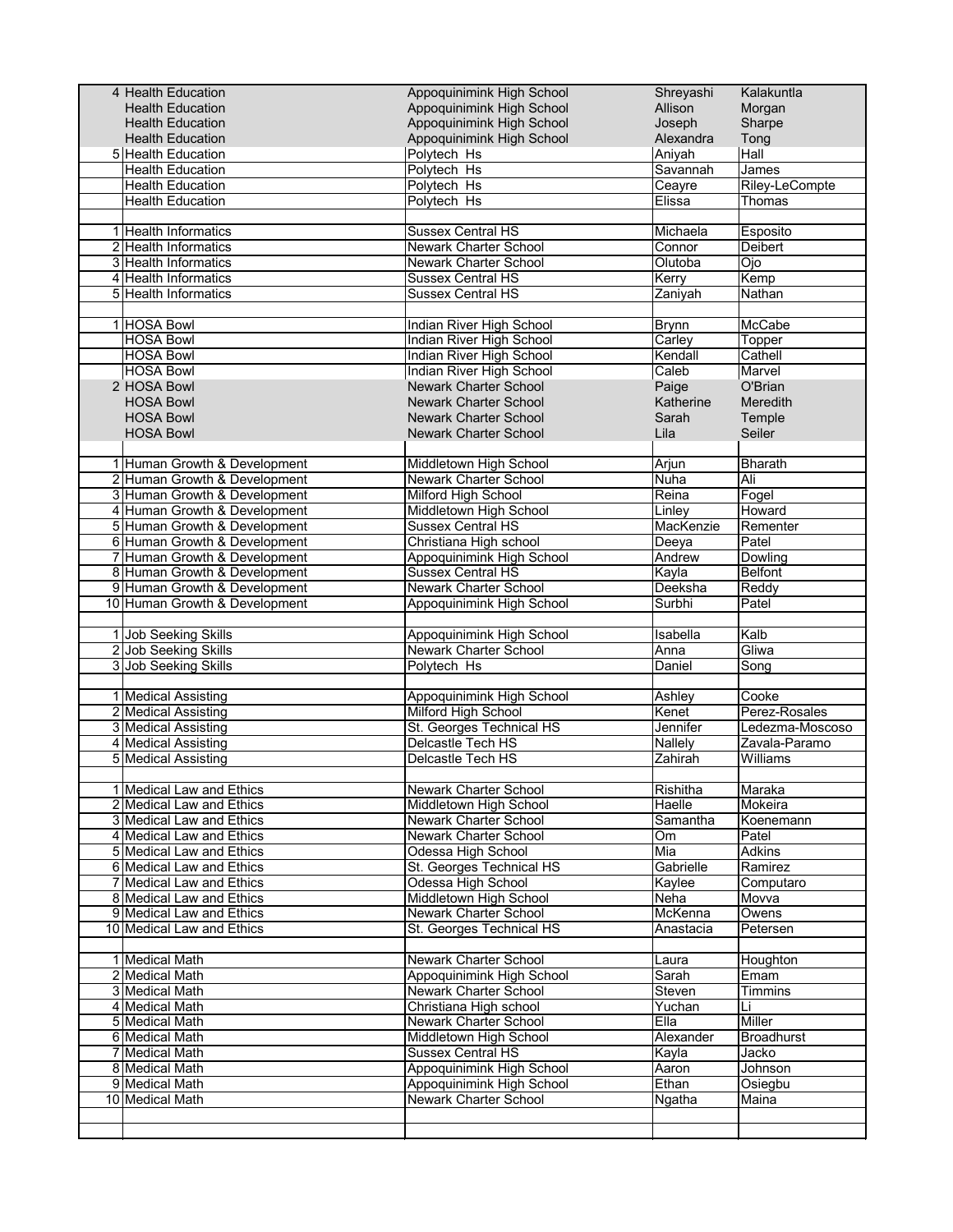| 1 Medical Reading                  | <b>Conrad School of Sciences</b>               | Selena          | Hernandez         |
|------------------------------------|------------------------------------------------|-----------------|-------------------|
| 2 Medical Reading                  | Dover High School                              | Lillian         | Whitesell         |
| 3 Medical Reading                  | Middletown High School                         | Katherine       | <b>Bryda</b>      |
| 4 Medical Reading                  | Middletown High School                         | June            | Jang              |
| 5 Medical Reading                  | <b>William Penn HS</b>                         | Alicia          | <b>Bonsu</b>      |
|                                    |                                                |                 |                   |
| 1 Medical Spelling                 | <b>Newark Charter School</b>                   | Raphael         | Kim               |
| 2 Medical Spelling                 | Milford High School                            | Marlie          | McMillan          |
| 3 Medical Spelling                 | Delcastle Tech HS                              | Janasia         | Blake             |
| 4 Medical Spelling                 | Newark Charter School                          | Alexus          | Abuya             |
| 5 Medical Spelling                 | Appoquinimink High School                      | Randon          | Vodery            |
|                                    |                                                |                 |                   |
| 1 Medical Terminology              | <b>Newark Charter School</b>                   | Darsh           | Patel             |
| 2 Medical Terminology              | Appoquinimink High School                      | Aimee           | Carson            |
| 3 Medical Terminology              | Middletown High School                         | Kyra            | Piacentino        |
| 4 Medical Terminology              | <b>Middletown High School</b>                  | Samara          | <b>Bugg</b>       |
| 5 Medical Terminology              | Newark Charter School                          | Karthik         | Brahmabhotla      |
| 6 Medical Terminology              | Appoquinimink High School                      | Maame           | Agyeman           |
| 7 Medical Terminology              | Appoquinimink High School                      | Nishinath       | Engula            |
| 8 Medical Terminology              | Cape Henlopen High School                      | Ashley          | Carrier           |
| 9 Medical Terminology              | Milford High School                            | Cullen          | Young             |
| 10 Medical Terminology             | Odessa High School                             | Tejasvi         | Gottipapi         |
|                                    |                                                |                 |                   |
| 1 Nursing Assisting                | Indian River High School                       | Reagan          | Hockenbrock       |
| 2 Nursing Assisting                | <b>Indian River High School</b>                | Emma            | Rickards          |
| 3 Nursing Assisting                | <b>Conrad School of Sciences</b>               | Deanna          | Garay             |
|                                    |                                                |                 |                   |
| 1 Nutrition                        | Cape Henlopen High School                      | Zoe<br>Arielle  | Peters            |
| 2 Nutrition                        | Appoquinimink High School                      |                 | Mahugu            |
| 3 Nutrition                        | Newark Charter School                          | Grace           | Carroll           |
| 4 Nutrition                        | Middletown High School                         | Shil            | Shah              |
| 5 Nutrition                        | Middletown High School                         | Izabella        | Wolff             |
| 6 Nutrition                        | Appoquinimink High School                      | Hazel<br>Sofia  | Manrakhan         |
| 7 Nutrition                        | Newark Charter School                          |                 | Abraham           |
| 8 Nutrition<br>9 Nutrition         | Newark Charter School<br>Newark Charter School | Nayrouz<br>Lily | Tantush<br>Halfen |
| 10 Nutrition                       | Christiana High school                         | Juliana         | Handlin           |
|                                    |                                                |                 |                   |
| 1 Pathophysiology                  | <b>Newark Charter School</b>                   | Siddharth       | Danthuluri        |
| 2 Pathophysiology                  | Newark Charter School                          | Hailey E.       | Gray              |
| 3 Pathophysiology                  | Newark Charter School                          | Soham           | <b>Bhatt</b>      |
| 4 Pathophysiology                  | Newark Charter School                          | Natalie         | Hudson            |
| 5 Pathophysiology                  | William Penn HS                                | Jasmine         | Pitts             |
|                                    |                                                |                 |                   |
| 1 Pharmacology                     | <b>Newark Charter School</b>                   | Abdel           | Abounabet         |
| 2 Pharmacology                     | Middletown High School                         | Rachel          | Tran              |
| 3 Pharmacology                     | Appoquinimink High School                      | Jacob           | Sporay            |
| 4 Pharmacology                     | Appoquinimink High School                      | Sarah           | MacDonald         |
| 5 Pharmacology                     | <b>Newark Charter School</b>                   | Isha            | Kanchana          |
| 6 Pharmacology                     | Dover High School                              | Tyasia          | Cannon            |
| 7 Pharmacology                     | Newark Charter School                          | Adeeba          | Allimulla         |
| 8 Pharmacology                     | St. Georges Technical HS                       | LaLayna         | Bishop            |
| 9 Pharmacology                     | Newark Charter School                          | Aniketh         | Hanumapur         |
| 10 Pharmacology                    | Christiana High school                         | sean            | fletcher          |
|                                    |                                                |                 |                   |
| 1 Physical Therapy                 | Newark Charter School                          | Alison          | Hawtof            |
| 2 Physical Therapy                 | Newark Charter School                          | Riley           | Hevelow           |
| 3 Physical Therapy                 | Newark Charter School                          | Sydney          | <b>Brand</b>      |
| 4 Physical Therapy                 | Newark Charter School                          | <b>Bianca</b>   | Soutar            |
| 5 Physical Therapy                 | Conrad School of Sciences                      | Erin            | Glanz             |
|                                    |                                                |                 |                   |
| 1 Prepared Speaking                | Delmar High School                             | Makenna         | Lybarger          |
| 2 Prepared Speaking                | Appoquinimink High School                      | Hannah          | Abubakari         |
| 3 Prepared Speaking                | <b>Sussex Central HS</b>                       | Tiwa            | Anawo             |
|                                    |                                                |                 |                   |
| 1 Public Service Announcement      | Middletown High School                         | Sara            | Conkling          |
| <b>Public Service Announcement</b> | Middletown High School                         | Abigail         | Fisher            |
| Public Service Announcement        | Middletown High School                         | Ashlee          | Prall             |
|                                    |                                                |                 |                   |